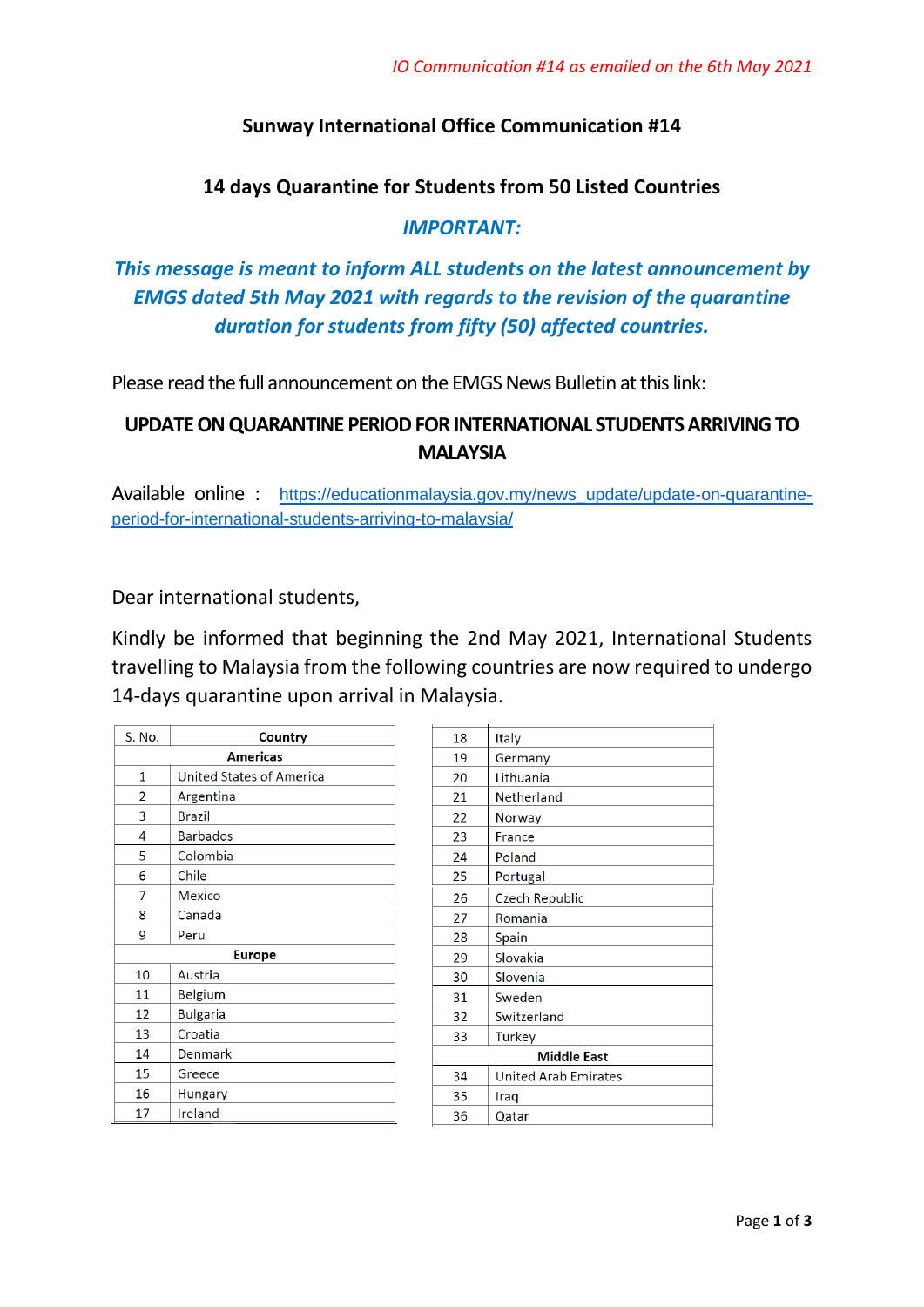#### *IO Communication #14 as emailed on the 6th May 2021*

|    | <b>Africa</b>   |
|----|-----------------|
| 37 | South Africa    |
| 38 | <b>Botswana</b> |
| 39 | Gambia          |
| 40 | Malawi          |
| 41 | Mozambique      |
| 42 | Nigeria         |
| 43 | Rwanda          |
| 44 | Tanzania        |
| 45 | Zambia          |
|    |                 |

| Asia              |
|-------------------|
| <b>Bangladesh</b> |
| Cambodia          |
| China             |
| Philippines       |
| Japan             |
|                   |

Please be reminded that all students are also required to:

- Download and activate the *MySejahtera* mobile application before arriving in Malaysia. Using this app, you will be expected to scan the QR code at the international entry point as well as for the self-monitoring of your health status during quarantine.
- Inform the medical team on duty should you experience any symptoms
- Undergo health screening for fever or any symptoms at the entry point
- Comply to all instructions and regulations related to the management of Covid-19 including completing the 14-day quarantine as prescribed by the Government of Malaysia.
- Students will be released from quarantine on the  $14<sup>th</sup>$  day if the Covid-19 screening test result from the screening done during quarantine is negative

The cost for quarantine remains at the rate of MYR 150/night (basic package). In addition to this, a fixed fee of MYR 2,600 for the quarantine station operations are also to be paid.

The cost for Covid-19 screening test are not included. Please refer to item 2.7.3 for the earlier published fees:

UPDATE ON THE STANDARD OPERATING PROCEDURES DURING AND AFTER COVID-19 PANDEMIC MOVEMENT CONTROL ORDER

Available Online here [https://educationmalaysia.gov.my/news\\_update/update](https://educationmalaysia.gov.my/news_update/update-on-the-standard-operating-procedures-during-and-after-covid-19-pandemic-movement-control-order-15-jan-2021/)[on-the-standard-operating-procedures-during-and-after-covid-19-pandemic](https://educationmalaysia.gov.my/news_update/update-on-the-standard-operating-procedures-during-and-after-covid-19-pandemic-movement-control-order-15-jan-2021/)[movement-control-order-15-jan-2021/](https://educationmalaysia.gov.my/news_update/update-on-the-standard-operating-procedures-during-and-after-covid-19-pandemic-movement-control-order-15-jan-2021/)